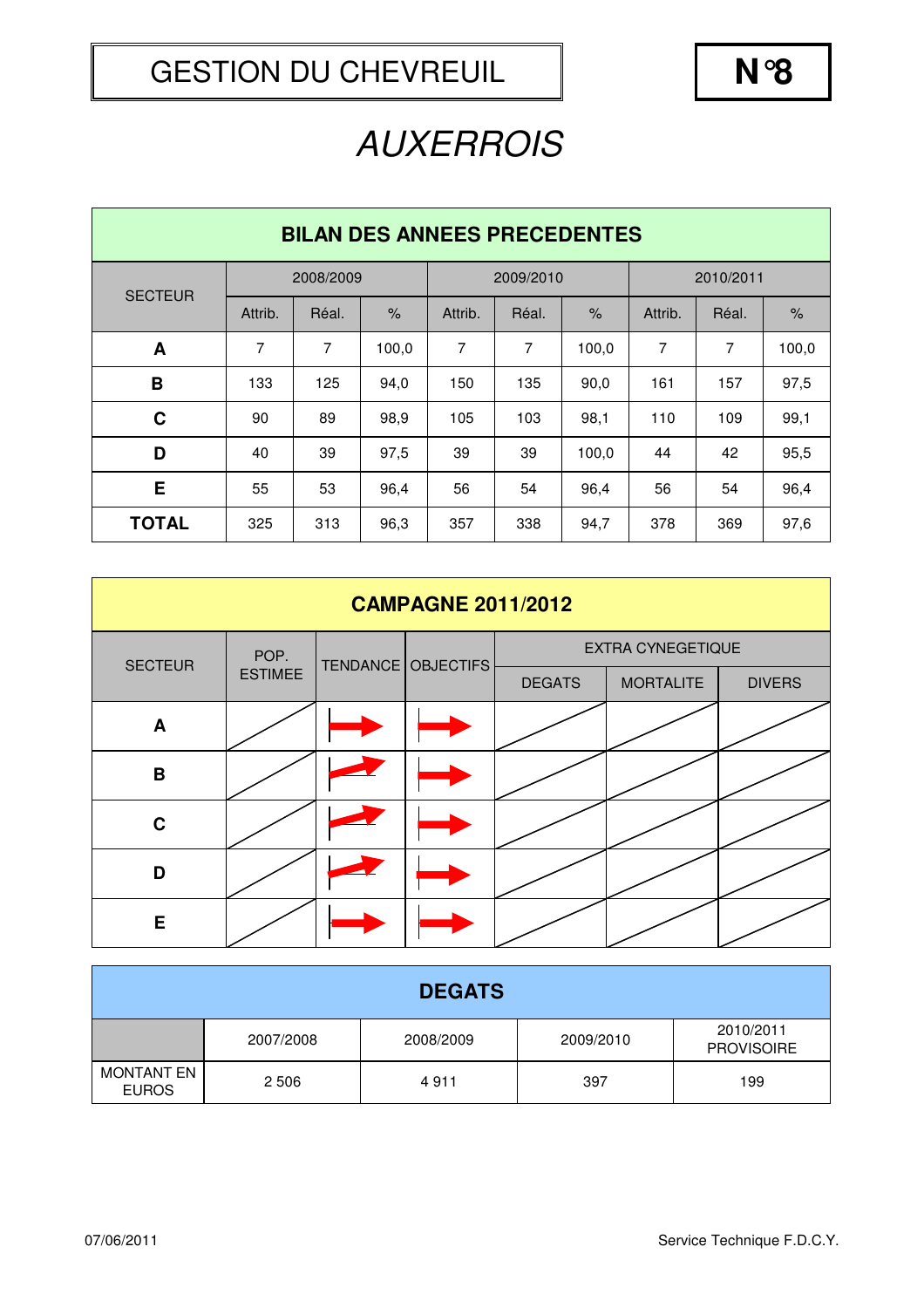| <b>ATTRIBUTIONS 2011/2012</b> |             |                                 |                     |                                    |  |  |  |
|-------------------------------|-------------|---------------------------------|---------------------|------------------------------------|--|--|--|
| <b>SECTEUR</b>                |             | <b>ATTRIBUTION QUANTITATIVE</b> | <b>ATTRIBUTIONS</b> | <b>OBSERVATIONS</b>                |  |  |  |
|                               | <b>BOIS</b> | <b>PLAINE</b>                   |                     |                                    |  |  |  |
| A                             | $1/10$ HA   | 1 / 100 HA                      | 5/15                | ATTRIBUTIONS 80 % BOIS 20 % PLAINE |  |  |  |
| B                             | $1/25$ HA   | 1 / 250 HA                      | 170 / 180           | ATTRIBUTIONS 80 % BOIS 20 % PLAINE |  |  |  |
| C                             | $1/28$ HA   | 1 / 200 HA                      | 115/125             | ATTRIBUTIONS 70 % BOIS 30 % PLAINE |  |  |  |
| D                             | $1/20$ HA   | 1 / 150 HA                      | 45 / 55             | ATTRIBUTIONS 50 % BOIS 50 % PLAINE |  |  |  |
| Е                             | $1/20$ HA   | 1 / 120 HA                      | 50/60               | ATTRIBUTIONS 50 % BOIS 50 % PLAINE |  |  |  |
| <b>TOTAL</b>                  |             |                                 | 385 / 435           |                                    |  |  |  |

#### **OBSERVATIONS**

M.RAIMOND 0804060 SE TROUVE EN SECTEUR E (numéro de demandeur à modifier)

| <b>METHODE DE CALCUL</b> |  |  |
|--------------------------|--|--|
|--------------------------|--|--|

| <b>SECTEUR</b>                 |                                                             |  |  |  |  |  |
|--------------------------------|-------------------------------------------------------------|--|--|--|--|--|
| <b>ENSEMBLE</b><br><b>ZONE</b> | Le bénéficiaire A possède 20 ha de bois et 100 ha de plaine |  |  |  |  |  |
|                                | Critère du secteur: 1 / 40 ha et 1 / 250 ha de plaine       |  |  |  |  |  |
|                                | Résultat: $(20/40) + (100/250) = 0.9$ soit 1 chevreuil      |  |  |  |  |  |
|                                | Echelle: $0$ à $0.49 = 0$ $0.5$ à $1.49 = 1$                |  |  |  |  |  |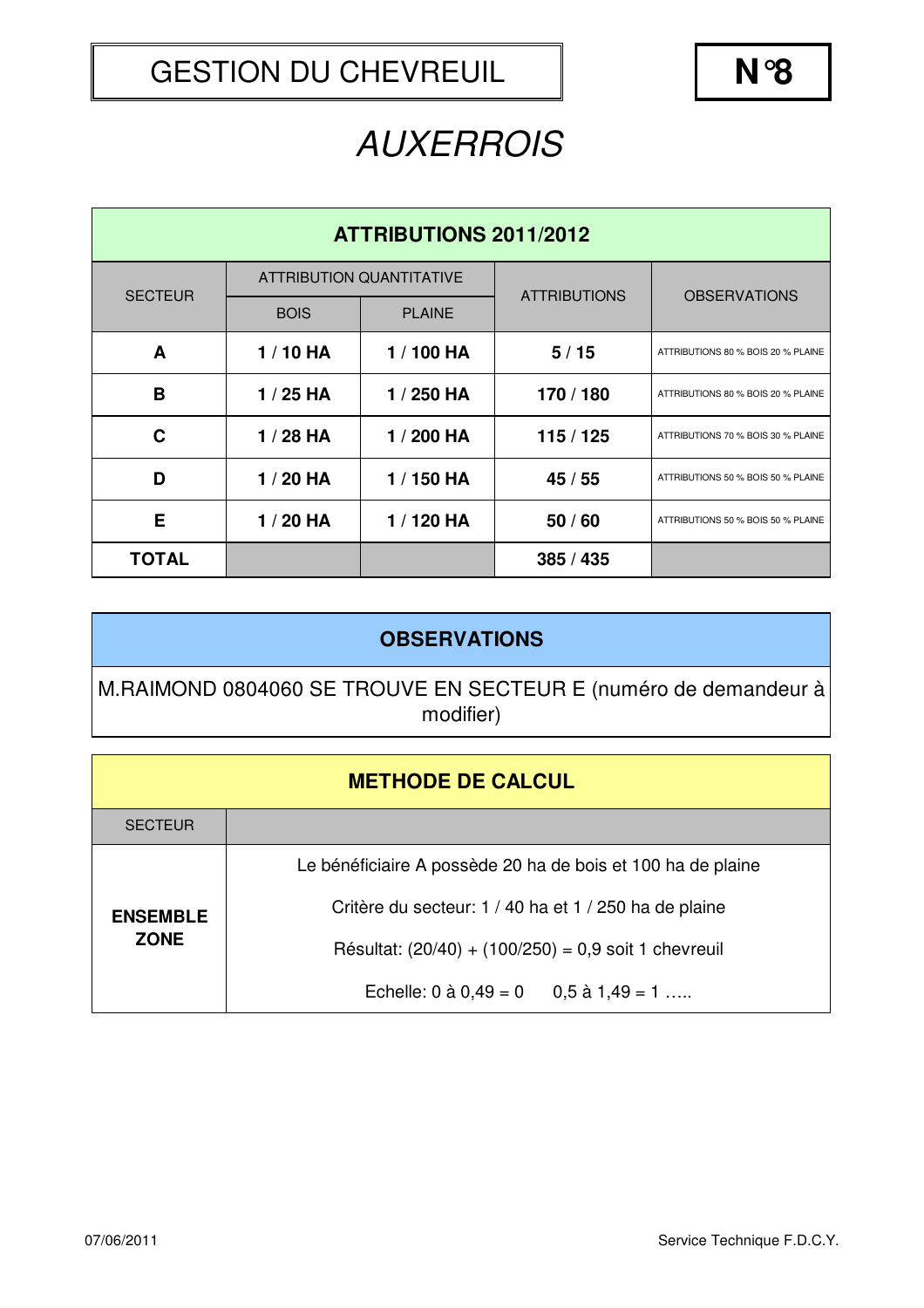## L'AUXERROIS

| <b>BILAN DES ANNEES PRECEDENTES</b> |                       |                     |      |                       |                     |               |                |                     |      |  |
|-------------------------------------|-----------------------|---------------------|------|-----------------------|---------------------|---------------|----------------|---------------------|------|--|
| <b>SECTEUR</b>                      | 2008/2009             |                     |      | 2009/2010             |                     |               | 2010/2011      |                     |      |  |
|                                     | Attrib.<br><b>CEI</b> | Réal.<br><b>CEI</b> | $\%$ | Attrib.<br><b>CEI</b> | Réal.<br><b>CEI</b> | $\frac{9}{6}$ | Attrib.<br>CEI | Réal.<br><b>CEI</b> | $\%$ |  |
| <b>ENSEMBLE</b><br><b>ZONE</b>      | 0                     | 0                   | 100  | 0                     | 0                   | 100           | 0              | 0                   | 100  |  |

| <b>CAMPAGNE 2011/2012</b>      |                |   |                                                  |                          |                  |               |  |  |  |
|--------------------------------|----------------|---|--------------------------------------------------|--------------------------|------------------|---------------|--|--|--|
| <b>SECTEUR</b>                 | POP.           |   | TENDANCE   OBJECTIFS                             | <b>EXTRA CYNEGETIQUE</b> |                  |               |  |  |  |
|                                | <b>ESTIMEE</b> |   |                                                  | <b>DEGATS</b>            | <b>MORTALITE</b> | <b>DIVERS</b> |  |  |  |
| <b>ENSEMBLE</b><br><b>ZONE</b> |                | ⊾ | PAS<br><b>D'IMPLANTATION</b><br><b>SOUHAITÉE</b> |                          |                  |               |  |  |  |

| <b>DEGATS</b>                     |           |           |           |                                |  |  |  |  |
|-----------------------------------|-----------|-----------|-----------|--------------------------------|--|--|--|--|
|                                   | 2007/2008 | 2008/2009 | 2009/2010 | 2010/2011<br><b>PROVISOIRE</b> |  |  |  |  |
| <b>MONTANT EN</b><br><b>EUROS</b> |           |           |           |                                |  |  |  |  |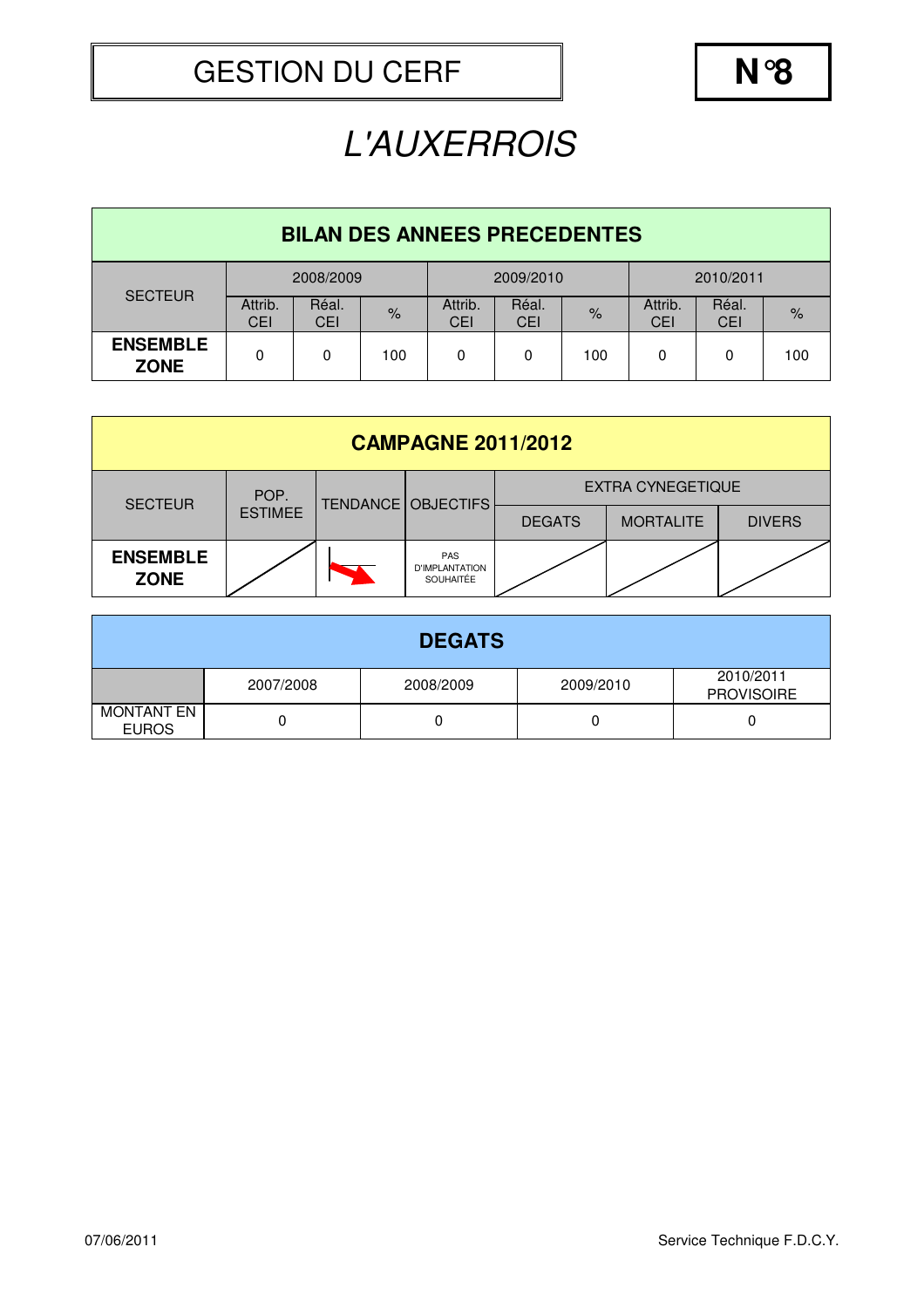#### L'AUXERROIS

| <b>ATTRIBUTIONS 2011/2012</b>        |                                 |                    |      |  |  |  |  |  |
|--------------------------------------|---------------------------------|--------------------|------|--|--|--|--|--|
| <b>SECTEUR</b>                       | <b>QUANTITATIF</b>              | <b>ATTRIBUTION</b> |      |  |  |  |  |  |
|                                      |                                 | CEI                | $\%$ |  |  |  |  |  |
| <b>ENSEMBLE DE</b><br><b>LA ZONE</b> | <b>TOUTE DEMANDE SATISFAITE</b> |                    | 100  |  |  |  |  |  |

| <b>OBSERVATIONS</b> |
|---------------------|
|                     |

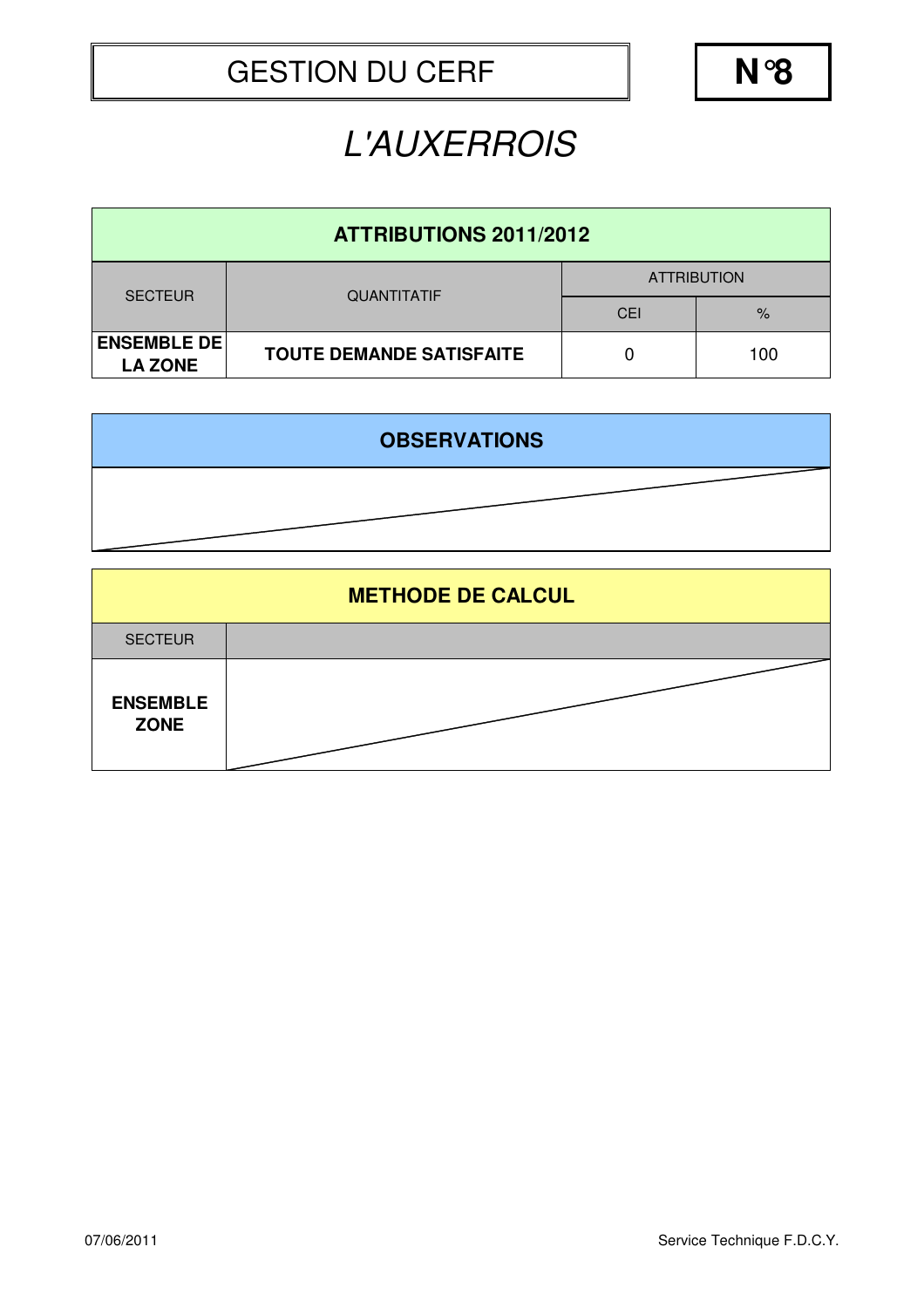| <b>BILAN DES ANNEES PRECEDENTES</b> |                       |                     |               |                       |                     |               |                       |                     |               |  |
|-------------------------------------|-----------------------|---------------------|---------------|-----------------------|---------------------|---------------|-----------------------|---------------------|---------------|--|
|                                     |                       | 2008/2009           |               | 2009/2010             |                     |               | 2010/2011             |                     |               |  |
| <b>SECTEUR</b>                      | Attrib.<br><b>SAI</b> | Réal.<br><b>SAI</b> | $\frac{9}{6}$ | Attrib.<br><b>SAI</b> | Réal.<br><b>SAI</b> | $\frac{9}{6}$ | Attrib.<br><b>SAI</b> | Réal.<br><b>SAI</b> | $\frac{9}{6}$ |  |
| A                                   | 3                     | 2                   | 66,7          | 3                     |                     | 33,3          | 3                     | 0                   | 0,0           |  |
| B                                   | 99                    | 67                  | 67,7          | 110                   | 70                  | 63,6          | 102                   | 61                  | 59,8          |  |
| $\mathbf C$                         | 40                    | 23                  | 57,5          | 44                    | 25                  | 56,8          | 46                    | 27                  | 58,7          |  |
| D                                   | 15                    | 6                   | 40,0          | 12                    | 3                   | 25,0          | 13                    | 8                   | 61,5          |  |
| E                                   | 26                    | 16                  | 61,5          | 18                    | 11                  | 61,1          | 22                    | 11                  | 50,0          |  |
| <b>TOTAL SAI</b>                    | 183                   | 114                 | 62,3          | 187                   | 110                 | 58,8          | 186                   | 107                 | 57,5          |  |

| <b>CAMPAGNE 2011/2012</b>            |                        |                      |  |                          |                  |               |  |  |
|--------------------------------------|------------------------|----------------------|--|--------------------------|------------------|---------------|--|--|
| <b>SECTEUR</b>                       | POP.<br><b>ESTIMEE</b> | TENDANCE   OBJECTIFS |  | <b>EXTRA CYNEGETIQUE</b> |                  |               |  |  |
|                                      |                        |                      |  | <b>DEGATS</b>            | <b>MORTALITE</b> | <b>DIVERS</b> |  |  |
| <b>ENSEMBLE DE</b><br><b>LA ZONE</b> |                        |                      |  |                          |                  |               |  |  |

| <b>DEGATS</b>              |           |           |           |                                |  |  |  |
|----------------------------|-----------|-----------|-----------|--------------------------------|--|--|--|
|                            | 2007/2008 | 2008/2009 | 2009/2010 | 2010/2011<br><b>PROVISOIRE</b> |  |  |  |
| MONTANT EN<br><b>EUROS</b> | 2938      | 9 5 4 3   | 5 5 4 3   | 8 2 1 7                        |  |  |  |